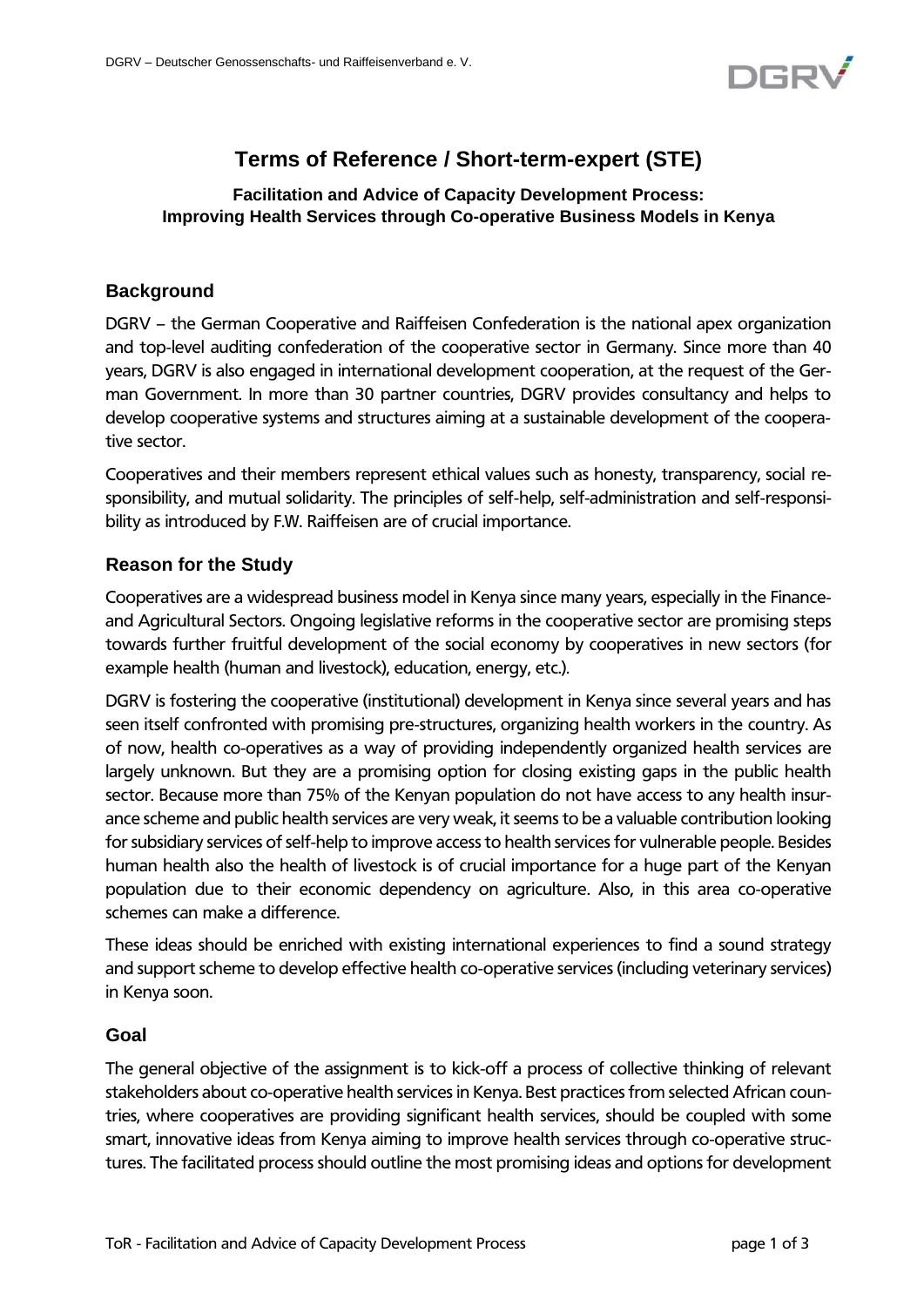interventions (networks, trainings, funding, PPP etc.) to improve health services via co-operative engagement in Kenya.

## **Tasks**

- 1. Realize an in-depth stakeholder analysis of potential stakeholders for health cooperatives in Kenya
- 2. Professional feedback on 3 preliminary Health Co-operative concepts (Workers' co-operative, Trade co-operative and extension of health services for existing co-operatives)
- 3. Presenting international best practices (from other African countries) of well operating "Health co-operatives" which might serve as role models for Kenya through appropriate formats (field visits, workshops, conference, etc.). Two examples should be emphasized: one related to healthworker co-operatives and one form the veterinary sector for livestock-health.
- 4. Participatory assessment of potentials and risks of self-organized co-operative health services with representatives of health worker associations and co-operative societies

## **Methodology**

- 1. Identification (off-site) of convincing best practices from different parts of the world, which could serve as preliminary role models for Kenya
- 2. Facilitation process (On-site) generating strong impulses for (collective) creative thinking of relevant stakeholders through different formats (individual and group interviews, workshop settings, forum at central level etc.)
- 3. Collection of open questions and conclude next steps  $\Rightarrow$  recommendations

#### **Products**

- 1. Inception Report (5-7 pages in English): The inception report is intended to provide information on how the ToR can be achieved and review questions can be answered. Necessary changes/specifications of review goals and questions identified during the preparatory phase are made in mutual agreement with the project.
- 2. Best practice documentation of 3 thoroughly selected role models of co-operative health services, usable as key inputs for the creative thinking process
- 3. Final report (max. 30 pages in English) as documentation of the creative thinking process, including results and recommendations by October 30th, 2022
- 4. Power point presentation to summarize key elements of final report to be used for presenting review results to local stakeholders.

#### **Qualifications**

**Education/training**: University degree (Master) in related fields, e.g., Public Health, Development Policy, Co-operative Law, Economics, Medical Degree

**Language**: Fluent knowledge of English; Swahili would be an asset

#### **Proven Professional experience**:

- Foundation and management of Health Co-operatives
- Well conversant with different health co-operative models (e.g., health workers co-operative, community-based health co-operative, etc)
- Facilitation of change processes (design thinking) for institutional capacity development